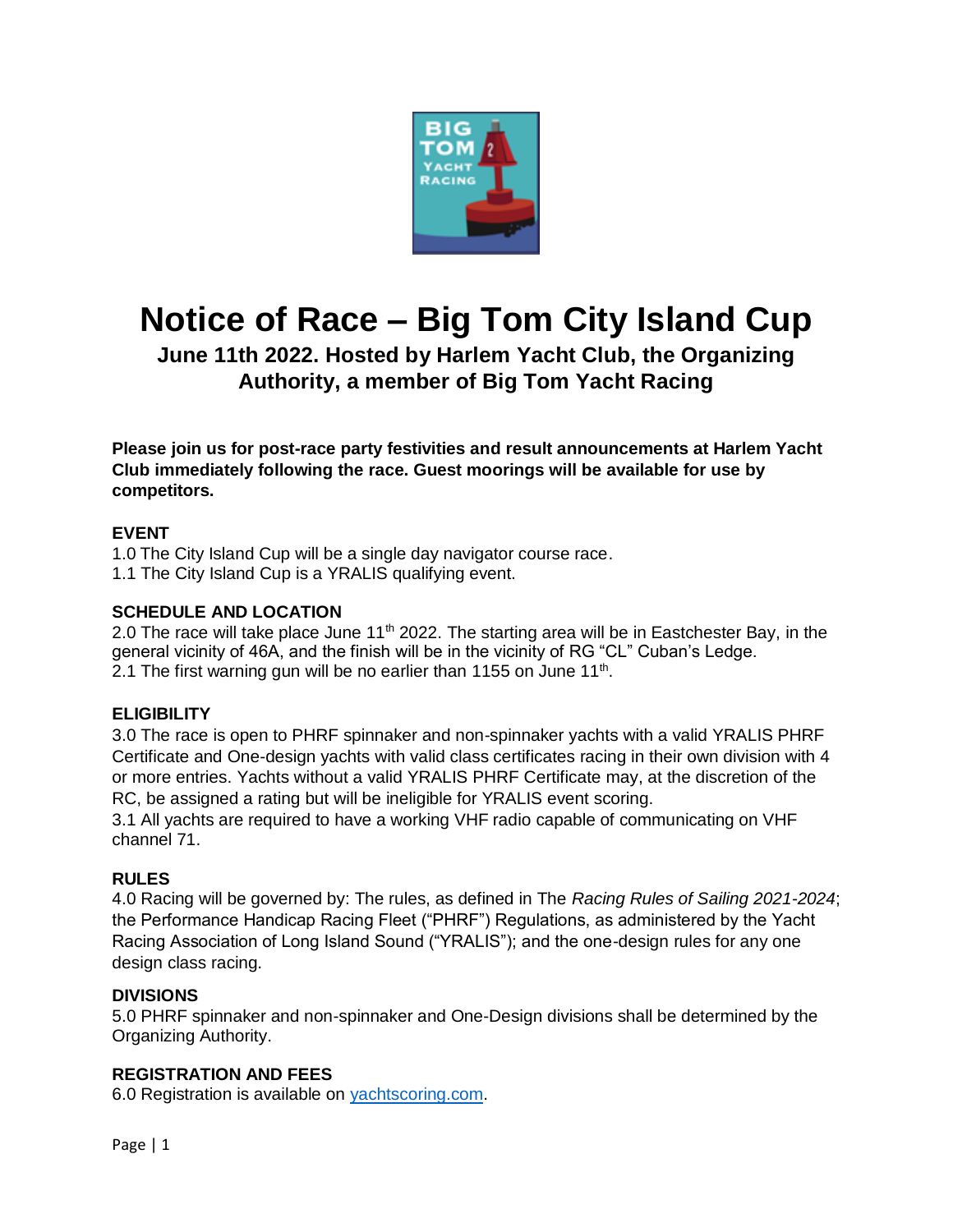6.1 The entry fee is \$60. Early entry fee will be \$50 before May 31.

### **SAILNG INSTRUCTIONS**

7.0 Sailing instructions, division designations and scratch sheets will be available on [yachtscoring.com](https://yachtscoring.com/) no later than 2000 on June 10.

#### **COURSES**

8.0 Courses may use government marks, Big Tom Racing marks and dropped marks, signaled from the committee boat. Courses will be detailed in the Sailing Instructions.

#### **SCORING**

9.0 Races will be scored using the Low Point System as in RRS Appendix A. 9.1 PHRF divisions will be scored using time-on-time based on a time correction factor (TCF) derived using the formula  $TCF = 650/(550+PHRF)$ .

#### **AMENDMENTS**

10.0 Any additions or changes to the sailing instructions or scratch sheet will be posted on the yachtscoring.com website by 0900 on the day they take effect.

#### **AWARDS**

11.0 The City Island Cup trophy will be awarded for the best overall performance in spinnaker divisions based on fleet rankings.

11.1 The Harlem Cup trophy will be awarded for the best overall performance in non-spinnaker divisions based on fleet rankings.

11.2 Additional class awards will be determined by the organizing authority based on the number of participants per class.

#### **INFORMATION**

Information regarding this event can be found on [yachtscoring.com](https://yachtscoring.com/) and [hyc.org/big-tom.](https://www.hyc.org/big-tom/) The Race committee will communicate with racing yachts on VHF channel 72.